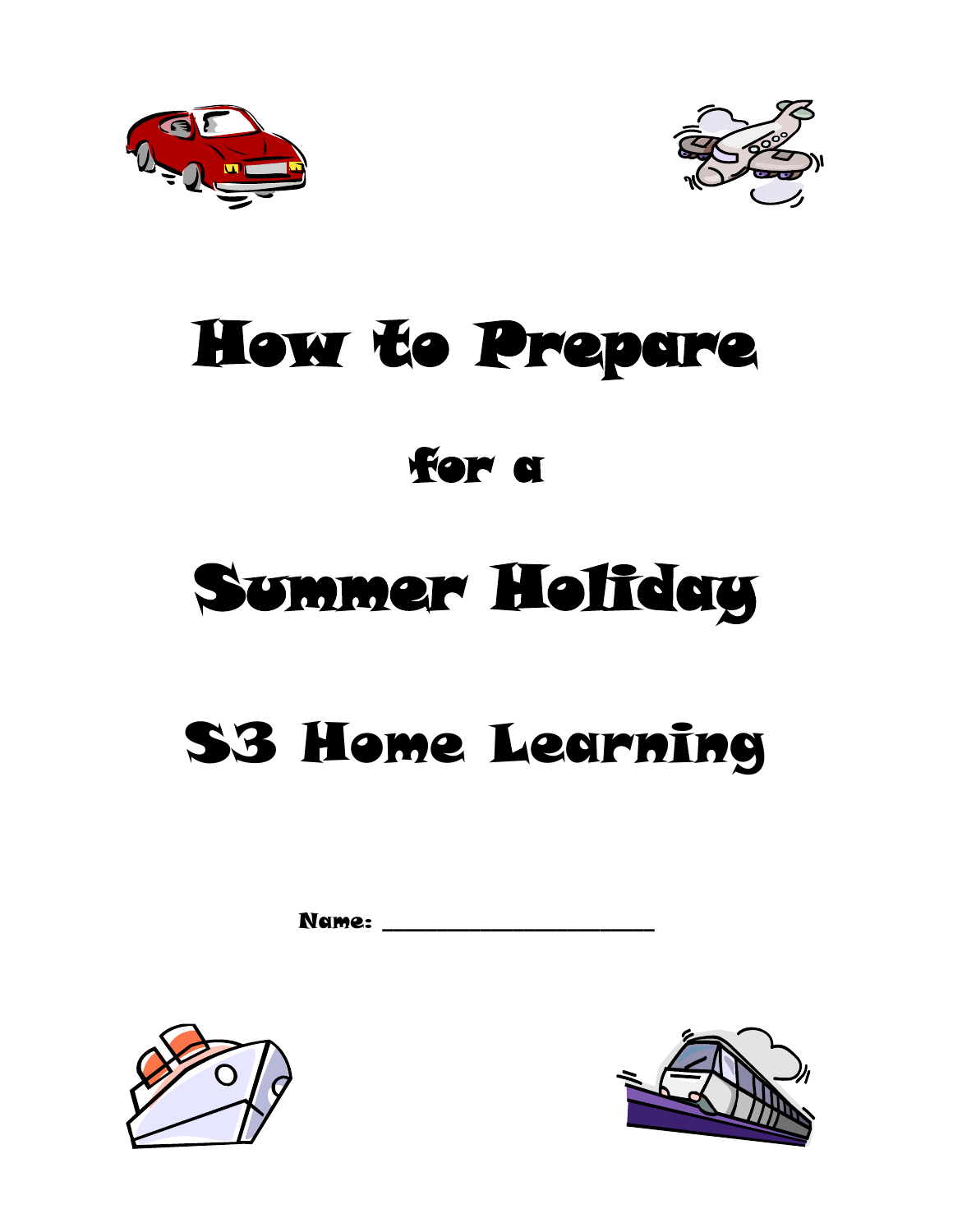### **How to Prepare for a Summer Holiday**

#### **Overview**



This unit will help you to plan and create a piece of informative writing. The exercises in it will make you think about what you will need to write about for the following task:

*Write detailed instructions to help someone prepare for a summer holiday when the coronavirus is over and we can all travel again. You should spend a couple of hours a week on this. If you do not finish all the tasks, do not worry, we will continue this piece of work over several weeks.*

| <b>Contents</b>                        |         |
|----------------------------------------|---------|
| <b>Booking</b>                         | page 2  |
| <b>To-do List</b>                      | page 5  |
| <b>Packing - Clothes</b>               | page 7  |
| <b>Packing - Other Essential Items</b> | page 8  |
| <b>Packing - Weight Restrictions</b>   | page 9  |
| Packing - Hand Luggage                 | page 11 |
| <b>Planning Your Writing</b>           | page 12 |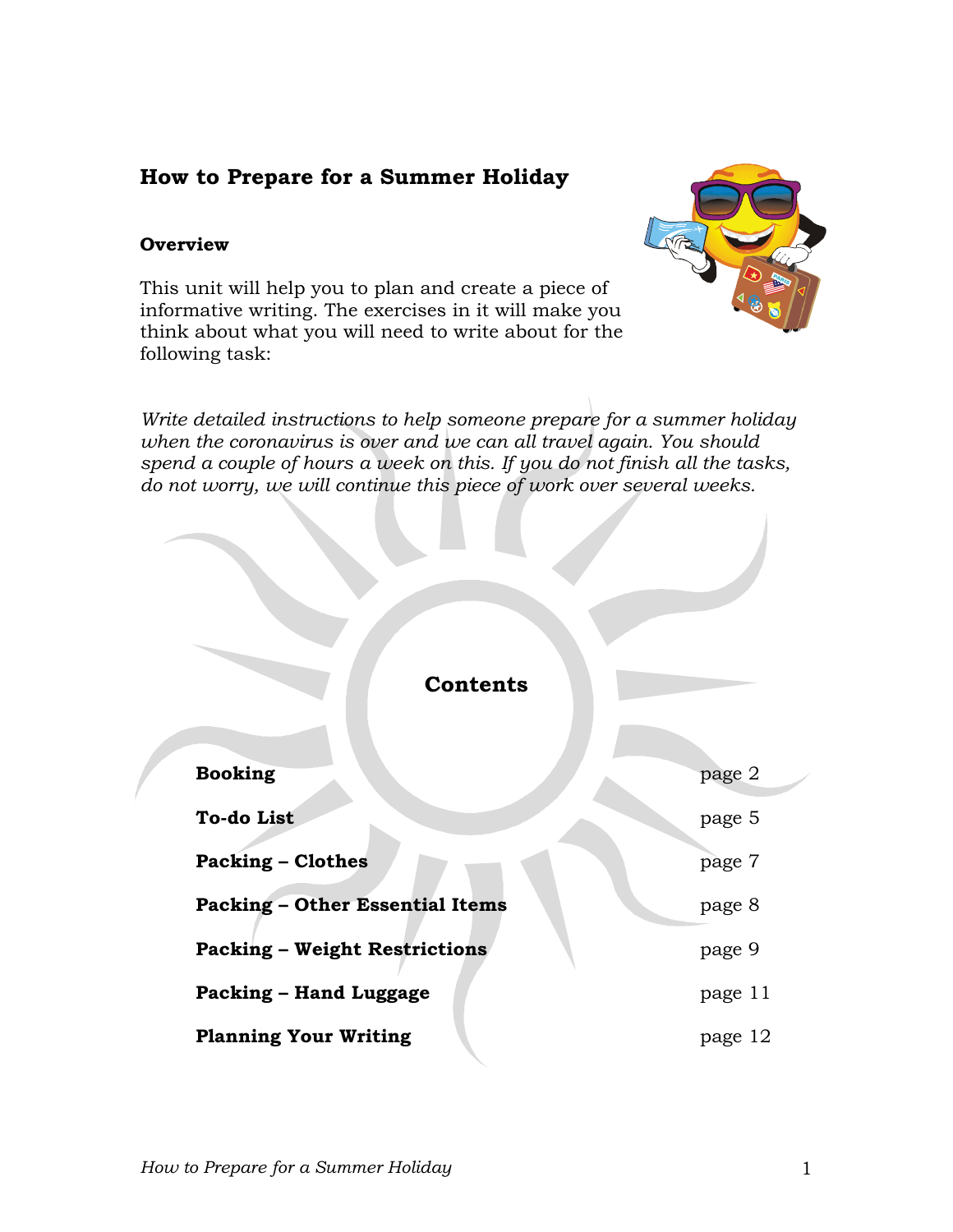# **Booking**

#### **Decisions, decisions…**

So you want to go on holiday? The first decision you have to make is where you want to go.



What helps people decide where they want to go on holiday? Write down as many ways as you can think of.



#### **What Type of Holiday?**

There are many types of holiday as different people like to go on holiday for different reasons and to do different things. Try to think of as many types of holiday as you can and write them down.



You also have to decide whether to book your flight and accommodation with the same company or to book them separately. Can you work out what the following terms mean?

Package Holiday: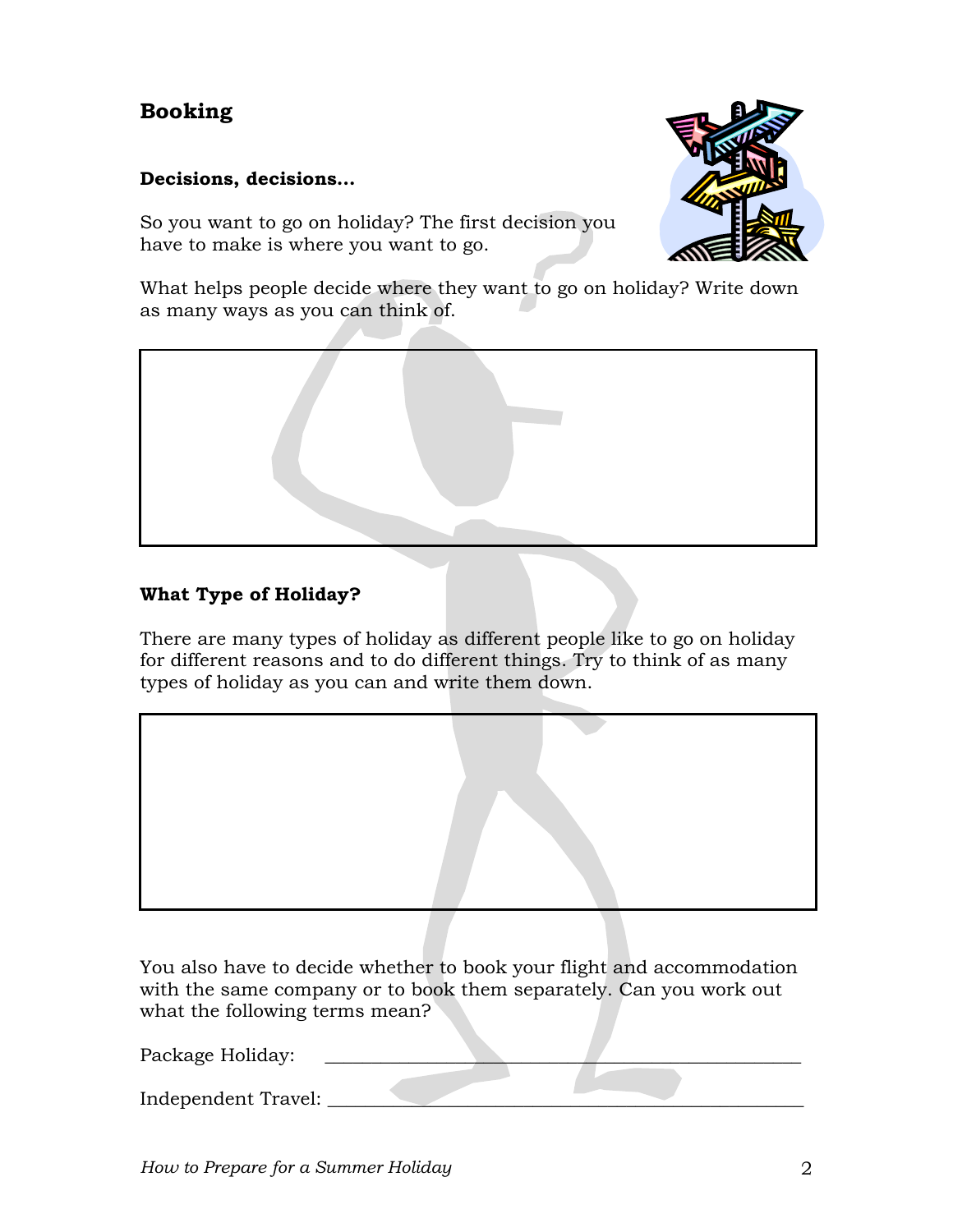#### **Accommodation**

You're almost ready to book your holiday but you need to decide what kind of accommodation you're going to book and what you're going to do for meals when you're on holiday. Complete the table below with what you know about different types of accommodation.

|                          | What's Included in the Price? (tick boxes) |       |        |               |
|--------------------------|--------------------------------------------|-------|--------|---------------|
|                          | <b>Breakfast</b>                           | Lunch | Dinner | <b>Drinks</b> |
| <b>All-Inclusive</b>     |                                            |       |        |               |
| <b>Half Board</b>        |                                            |       |        |               |
| <b>Bed and Breakfast</b> |                                            |       |        |               |
| <b>Room Only</b>         |                                            |       |        |               |
| Self-catering            |                                            |       |        |               |

Now answer the following questions:

1. Which option is the least hassle? Give a reason for you answer.

2. Which would be the most expensive and cheapest options?

Most Expensive:

 $\blacksquare$  . The contract of the contract of the contract of the contract of the contract of the contract of the contract of the contract of the contract of the contract of the contract of the contract of the contract of the

 $\blacksquare$ 

\_\_\_\_\_\_\_\_\_\_\_\_\_\_\_\_\_\_\_\_\_\_\_\_\_\_\_\_\_\_\_\_\_\_\_\_\_\_\_\_\_\_\_\_\_\_\_\_\_\_\_\_\_\_\_\_\_\_\_\_\_\_\_\_\_\_\_\_

 $\blacksquare$ 

\_\_\_\_\_\_\_\_\_\_\_\_\_\_\_\_\_\_\_\_\_\_\_\_\_\_\_\_\_\_\_\_\_\_\_\_\_\_\_\_\_\_\_\_\_\_\_\_\_\_\_\_\_\_\_\_\_\_\_\_\_\_\_\_\_\_\_\_

 $\blacksquare$ 

 $\_$  , and the contribution of the contribution of  $\mathcal{L}_\mathcal{A}$  , and the contribution of  $\mathcal{L}_\mathcal{A}$ 

 $\blacksquare$ 

\_\_\_\_\_\_\_\_\_\_\_\_\_\_\_\_\_\_\_\_\_\_\_\_\_\_\_\_\_\_\_\_\_\_\_\_\_\_\_\_\_\_\_\_\_\_\_\_\_\_\_\_\_\_\_\_\_\_\_\_\_\_\_\_\_\_\_\_

\_\_\_\_\_\_\_\_\_\_\_\_\_\_\_\_\_\_\_\_\_\_\_\_\_\_\_\_\_\_\_\_\_\_\_\_\_\_\_\_\_\_\_\_\_\_\_\_\_\_\_\_\_\_\_\_\_\_\_\_\_\_\_\_\_\_\_\_

Cheapest:

3. What is self-catering accommodation?

4. What are the advantages of self-catering?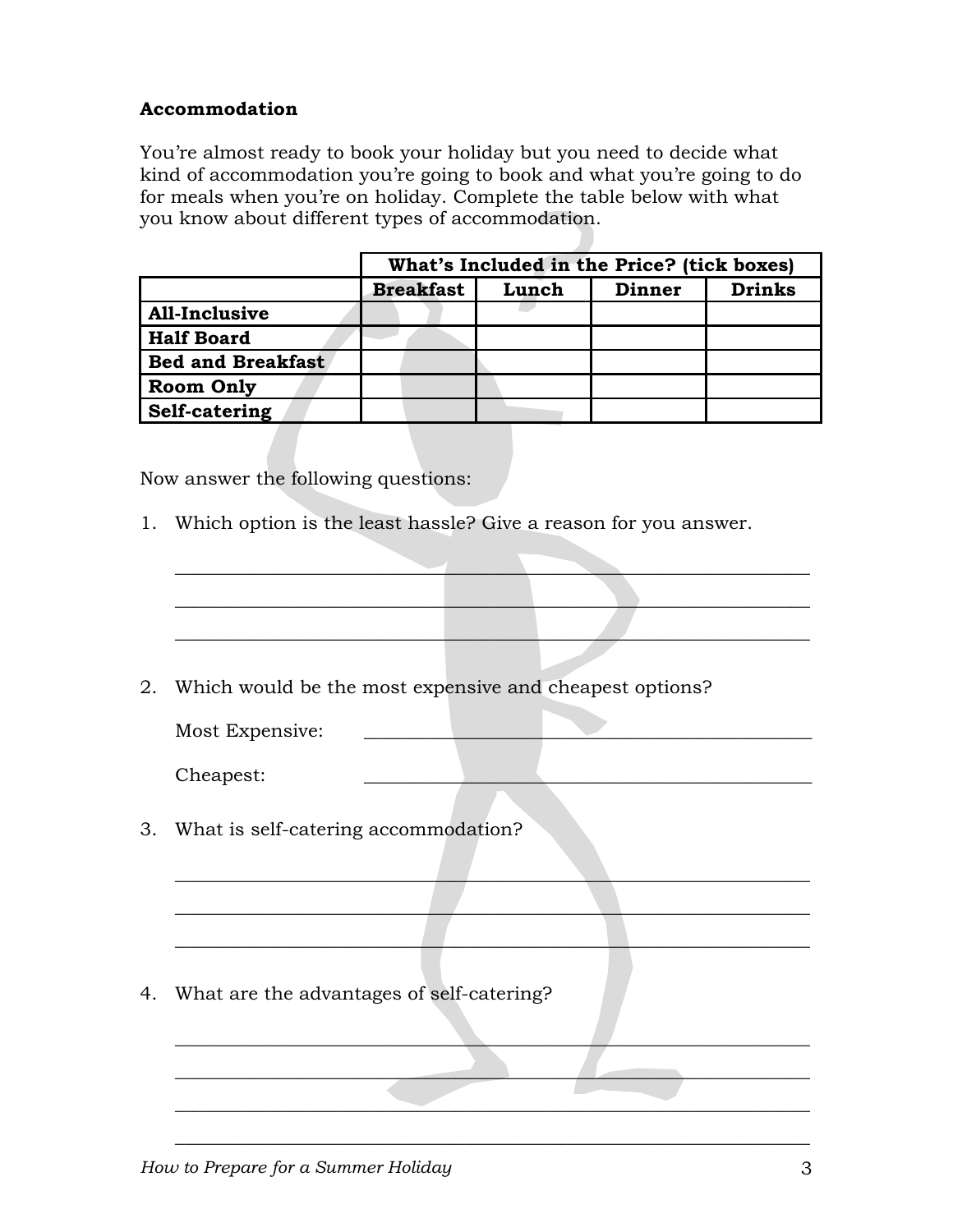#### **Book it!**

Ok, so you've decided where you want to go but how do people actually book their holiday? Write down as many ways as you can think of.



#### **Research**

Now that the holiday is booked, it might be useful to find out a bit more about the destination. Where can you find out more information?



Now answer the following questions:

1. What kind of information would be good to find out about the destination?

2. What basic information would be useful to know about the country?

 $\blacksquare$ 

\_\_\_\_\_\_\_\_\_\_\_\_\_\_\_\_\_\_\_\_\_\_\_\_\_\_\_\_\_\_\_\_\_\_\_\_\_\_\_\_\_\_\_\_\_\_\_\_\_\_\_\_\_\_\_\_\_\_\_\_\_\_\_\_\_\_\_\_

\_\_\_\_\_\_\_\_\_\_\_\_\_\_\_\_\_\_\_\_\_\_\_\_\_\_\_\_\_\_\_\_\_\_\_\_\_\_\_\_\_\_\_\_\_\_\_\_\_\_\_\_\_\_\_\_\_\_\_\_\_\_\_\_\_\_\_\_

\_\_\_\_\_\_\_\_\_\_\_\_\_\_\_\_\_\_\_\_\_\_\_\_\_\_\_\_\_\_\_\_\_\_\_\_\_\_\_\_\_\_\_\_\_\_\_\_\_\_\_\_\_\_\_\_\_\_\_\_\_\_\_\_\_\_\_\_

\_\_\_\_\_\_\_\_\_\_\_\_\_\_\_\_\_\_\_\_\_\_\_\_\_\_\_\_\_\_\_\_\_\_\_\_\_\_\_\_\_\_\_\_\_\_\_\_\_\_\_\_\_\_\_\_\_\_\_\_\_\_\_\_\_\_\_\_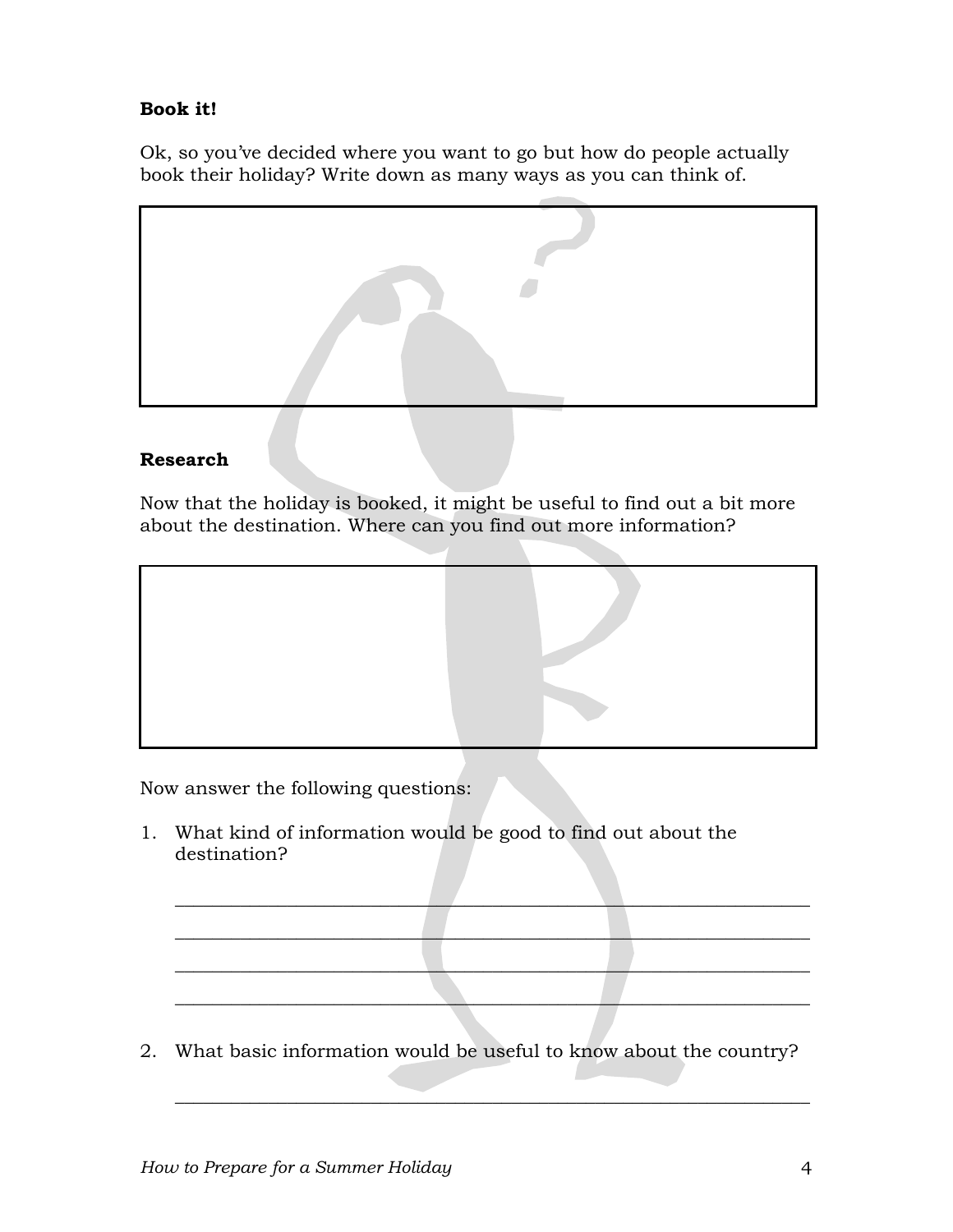Although the holiday has been booked, there are still many things that have to be organised. It might be a good idea to make a 'to-do list' so everything can be ticked off as it's done and nothing is forgotten.



#### **Essential Documents and Money**

Everyone needs to make sure they have the correct documents to go on holiday; that they have made arrangements in case anything goes wrong; and, of course, they have access to money. Fill in the table below about what you need to make sure you have so you can go on holiday.

| <b>Essential documents</b> | Ways of taking money |
|----------------------------|----------------------|
|                            |                      |

Now answer the following questions:

1. What should everyone have arranged before they go on holiday in case anything goes wrong?

 $\Box$ 

 $\blacksquare$ 

 $\blacksquare$ 

 $\blacksquare$ 

 $\blacksquare$ 

\_\_\_\_\_\_\_\_\_\_\_\_\_\_\_\_\_\_\_\_\_\_\_\_\_\_\_\_\_\_\_\_\_\_\_\_\_\_\_\_\_\_\_\_\_\_\_\_\_\_\_\_\_\_\_\_\_\_\_\_\_\_\_\_\_\_\_\_

2. What kind of things could go wrong on holiday?

3. What should everyone have so they can have access to medical treatment in Europe?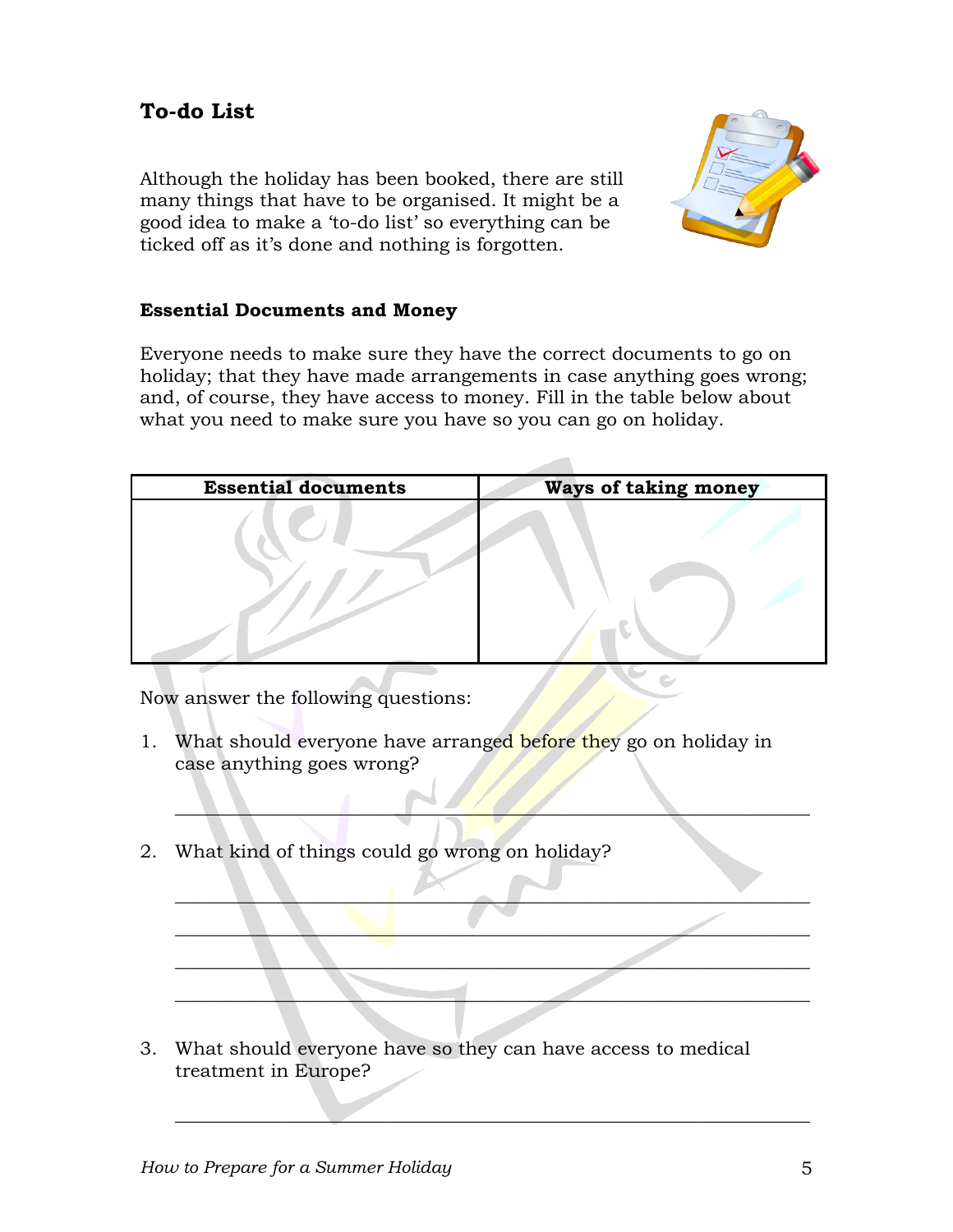4. What do people need to organise before they go to a country where there may be a risk of catching a disease we don't have in the UK?

 $\_$  , and the contribution of the contribution of  $\mathcal{L}_\mathcal{A}$  , and the contribution of  $\mathcal{L}_\mathcal{A}$ 

 $\_$  , and the set of the set of the set of the set of the set of the set of the set of the set of the set of the set of the set of the set of the set of the set of the set of the set of the set of the set of the set of th

#### **Preparing for the Journey**

There are many ways to travel to your destination – by plane, by train, by bus, by boat and by car. Fill in the table below with what needs to be remembered for different ways of travelling.

| Flying          | <b>Train/Bus</b> | <b>Boat</b>     | Car |
|-----------------|------------------|-----------------|-----|
| (getting to the | (getting to the  | (getting to the |     |
| airport)        | station)         | port)           |     |
|                 |                  |                 |     |

#### **Preparing for Being Away from Home**

Most people go on holiday in the summer for two weeks but some go for one, three or even longer. There are certain preparations that have to be made for being away from home for that length of time. Think about what they are and write them in the box.

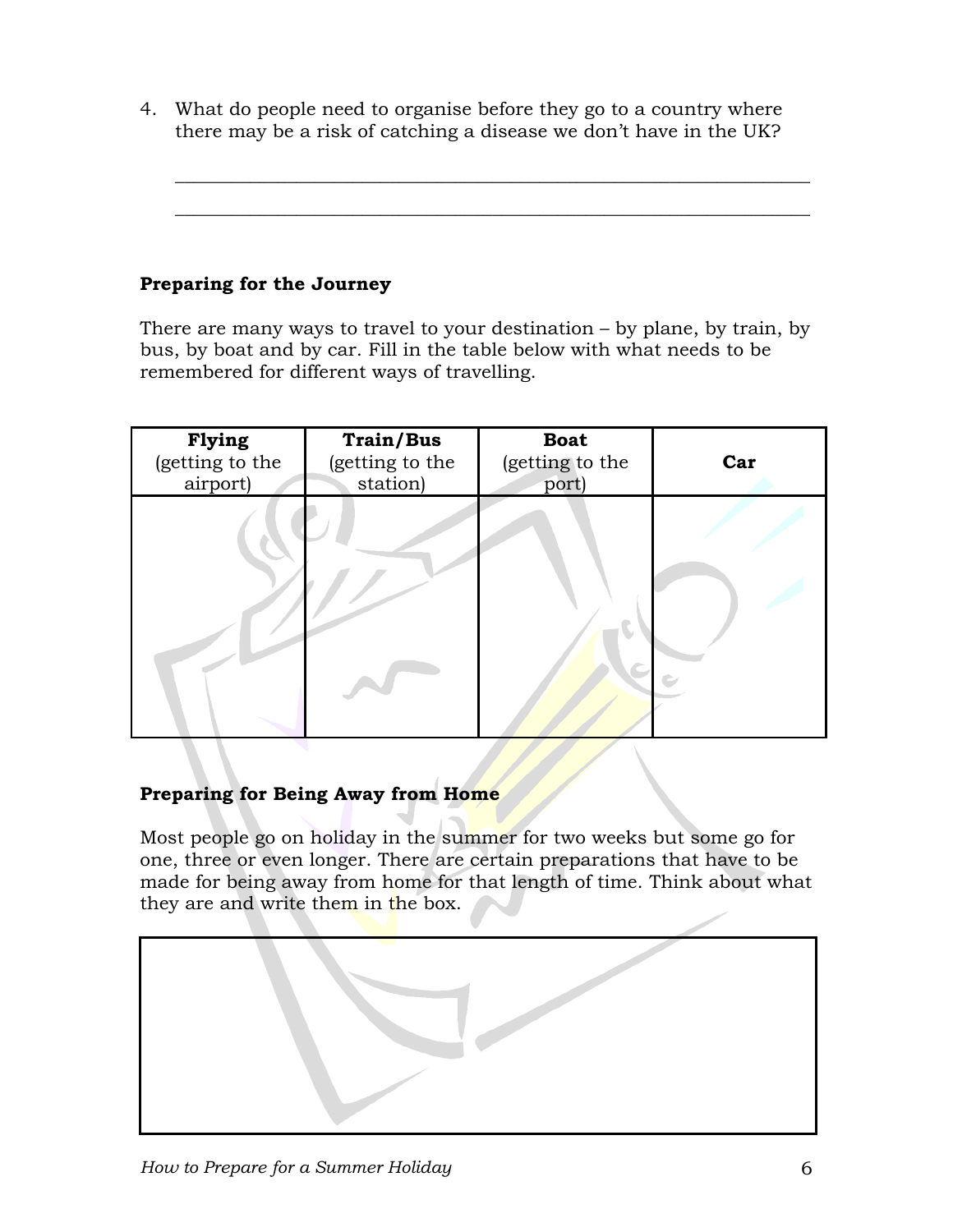# **Packing – Clothes**

Now you have to think about what should be packed for a summer holiday.



Firstly, think about the clothes that need to be taken. Fill in the table below with the items of clothing that should be packed and reasons why people should pack them.

| Item/type<br>of clothing | Reason(s) for packing this item/type of clothing |
|--------------------------|--------------------------------------------------|
|                          |                                                  |
|                          |                                                  |
|                          |                                                  |
|                          |                                                  |
|                          |                                                  |
|                          |                                                  |
|                          |                                                  |
|                          |                                                  |
|                          |                                                  |
|                          |                                                  |
|                          |                                                  |
|                          |                                                  |
|                          |                                                  |
|                          |                                                  |
|                          |                                                  |
|                          |                                                  |
|                          |                                                  |
|                          |                                                  |
|                          |                                                  |
|                          |                                                  |
|                          |                                                  |
|                          |                                                  |
|                          |                                                  |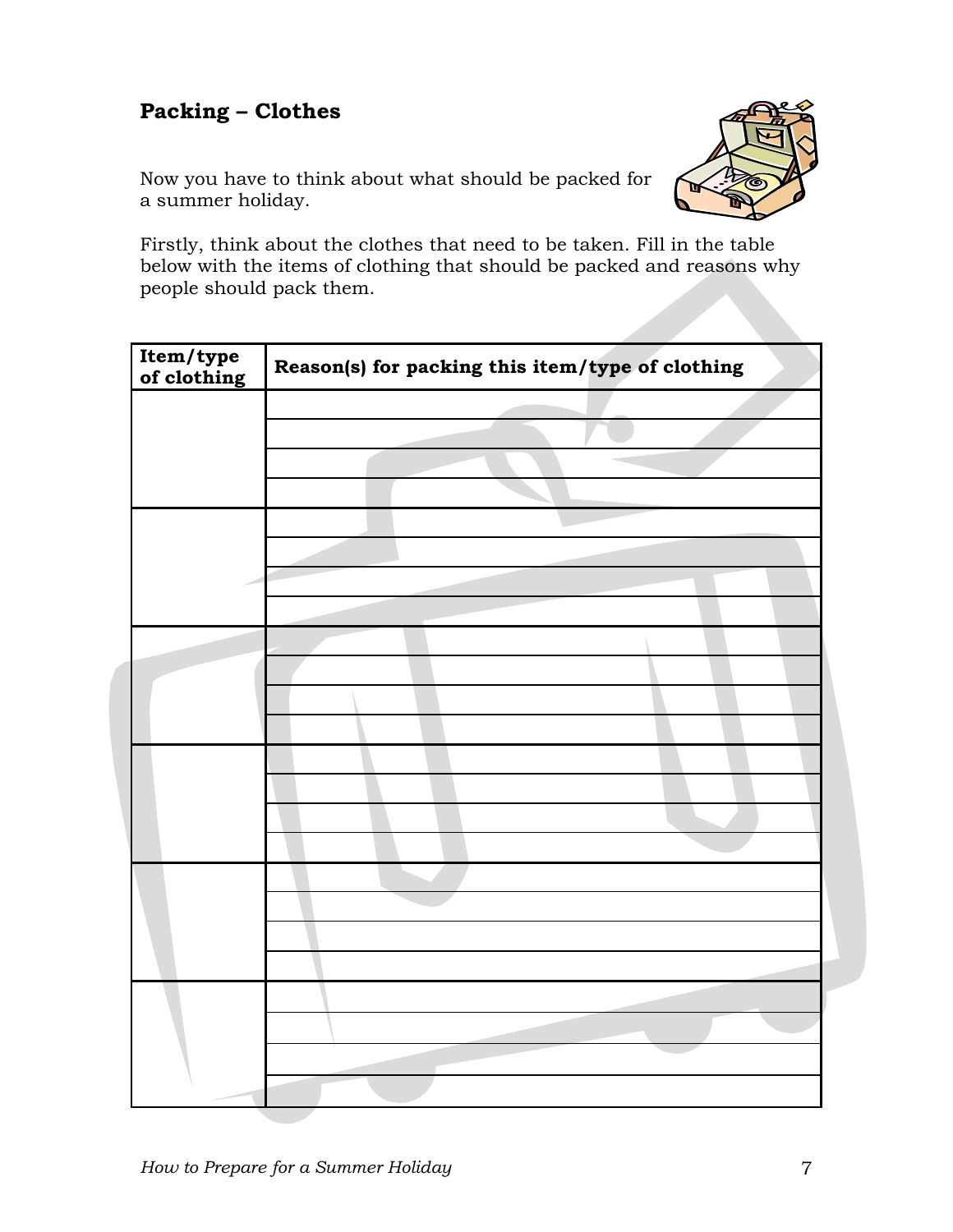### **Packing – Other Essential Items**

Apart from clothes there are many other items that need to be packed for a summer holiday.

Think about anything else that needs to be taken. Fill in the table below with these essential items and reasons why people should pack them.

| <b>Essential</b><br>Item | Reason(s) for packing this item |
|--------------------------|---------------------------------|
|                          |                                 |
|                          |                                 |
|                          |                                 |
|                          |                                 |
|                          |                                 |
|                          |                                 |
|                          |                                 |
|                          |                                 |
|                          |                                 |
|                          |                                 |
|                          |                                 |
|                          |                                 |
|                          |                                 |
|                          |                                 |
|                          |                                 |
|                          |                                 |
|                          |                                 |
|                          |                                 |
|                          |                                 |
|                          |                                 |
|                          |                                 |
|                          |                                 |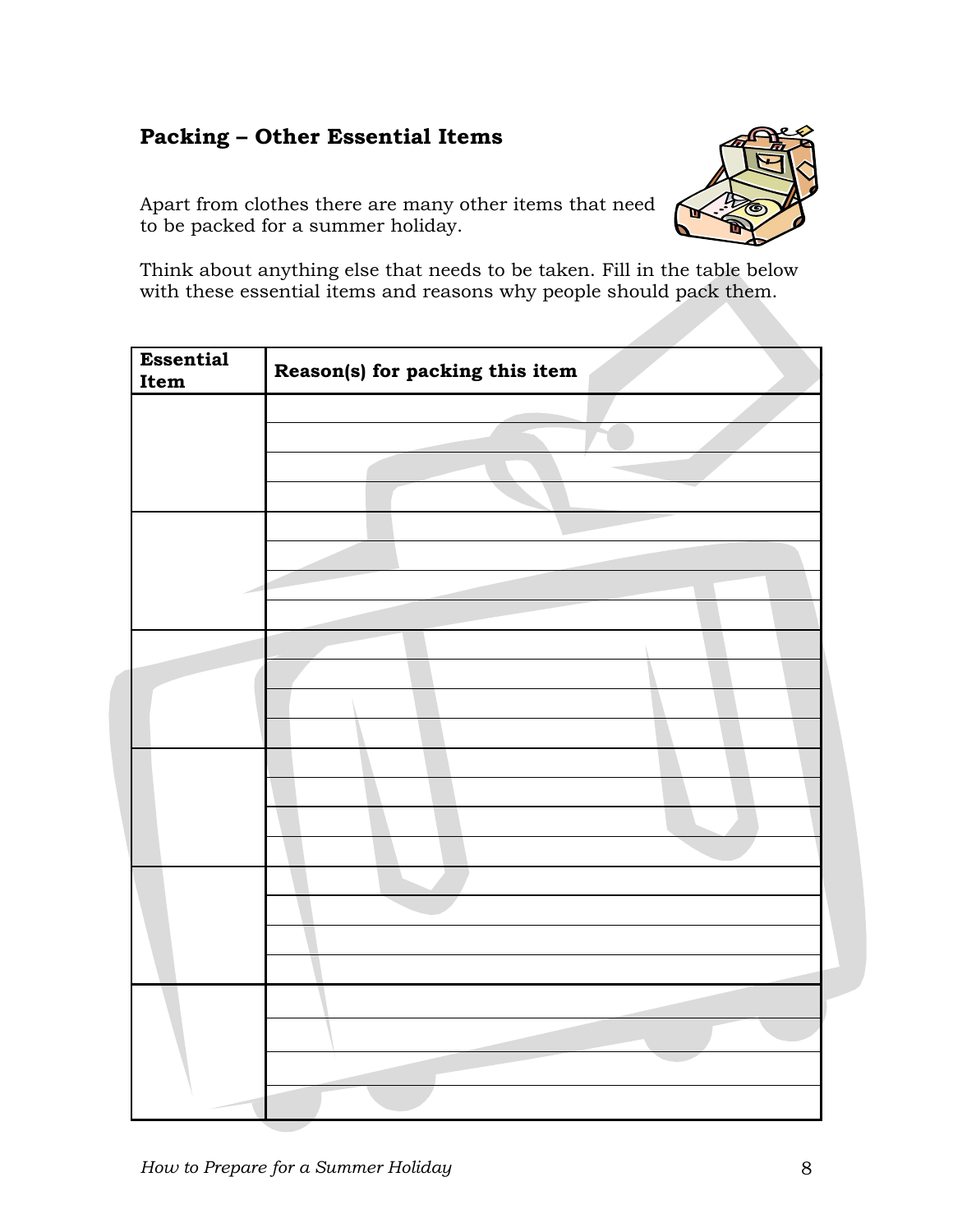## **Packing – Weight Restrictions**

People should also remember about weight limits for luggage that is checked-in to travel in the hold.



Different airlines have different weight restrictions and charges for hold luggage (luggage that you check in before going through security) and hand luggage (the luggage you can take onto the plane with you). Use the table below to answer the questions.

| <b>Airline</b>    | Per bag<br>each way<br>(booked<br>online) | Per bag each<br>way<br>(at the<br>airport) | <b>Hold luggage</b><br>allowance | Per kg<br><b>Excess</b> | <b>Hand luggage</b><br>allowance |
|-------------------|-------------------------------------------|--------------------------------------------|----------------------------------|-------------------------|----------------------------------|
| <b>Ryanair</b>    | $1^{st}$ : £15<br>rest: £35               | $1^{st}$ : £35<br>rest: $£70$              | 15kg                             | £20                     | 10 <sub>kg</sub>                 |
| <b>EasyJet</b>    | $\pmb{\pmb{\pmb{\mathfrak{g}}}}$          | £18                                        | 20kg                             | \$10                    | By volume $(2)$                  |
| <b>BMI</b> Baby   | $\pmb{\pmb{\epsilon}}$                    | £15                                        | 18kg                             | \$10                    | 10kg                             |
| <b>Flybe</b>      | \$8                                       | £13                                        | 20kg                             | £10-£20 $(1)$           | 10 <sub>kg</sub>                 |
| <b>Aer Lingus</b> | \$10                                      | $\pounds15$                                | 20kg                             | £6                      | 6 <sub>kg</sub>                  |
| Jet2              | \$8                                       | £18                                        | 22kg                             | \$8                     | 10kg                             |

#### **Luggage Fees and Allowances**

**1) £10/kg for first 3 kilos, £15/kg for 4 - 6 kilos and £20 for every kilo above. 2) No weight limit, but dimensions must not exceed 55 x 40 x 20cm.**

1. Would you advise travellers to book their hold luggage online or wait to pay at the airport? Give a reason for your answer and give evidence using the prices for one of the airlines in the table.

 $\_$ 

\_\_\_\_\_\_\_\_\_\_\_\_\_\_\_\_\_\_\_\_\_\_\_\_\_\_\_\_\_\_\_\_\_\_\_\_\_\_\_\_\_\_\_\_\_\_\_\_\_\_\_\_\_\_\_\_\_\_\_\_\_\_\_\_\_\_\_\_

 $\blacksquare$ 

 $\overline{\phantom{a}}$  , and the contract of the contract of the contract of the contract of the contract of the contract of the contract of the contract of the contract of the contract of the contract of the contract of the contrac

2. Which airline is most generous with hand luggage allowance? Give evidence for your answer.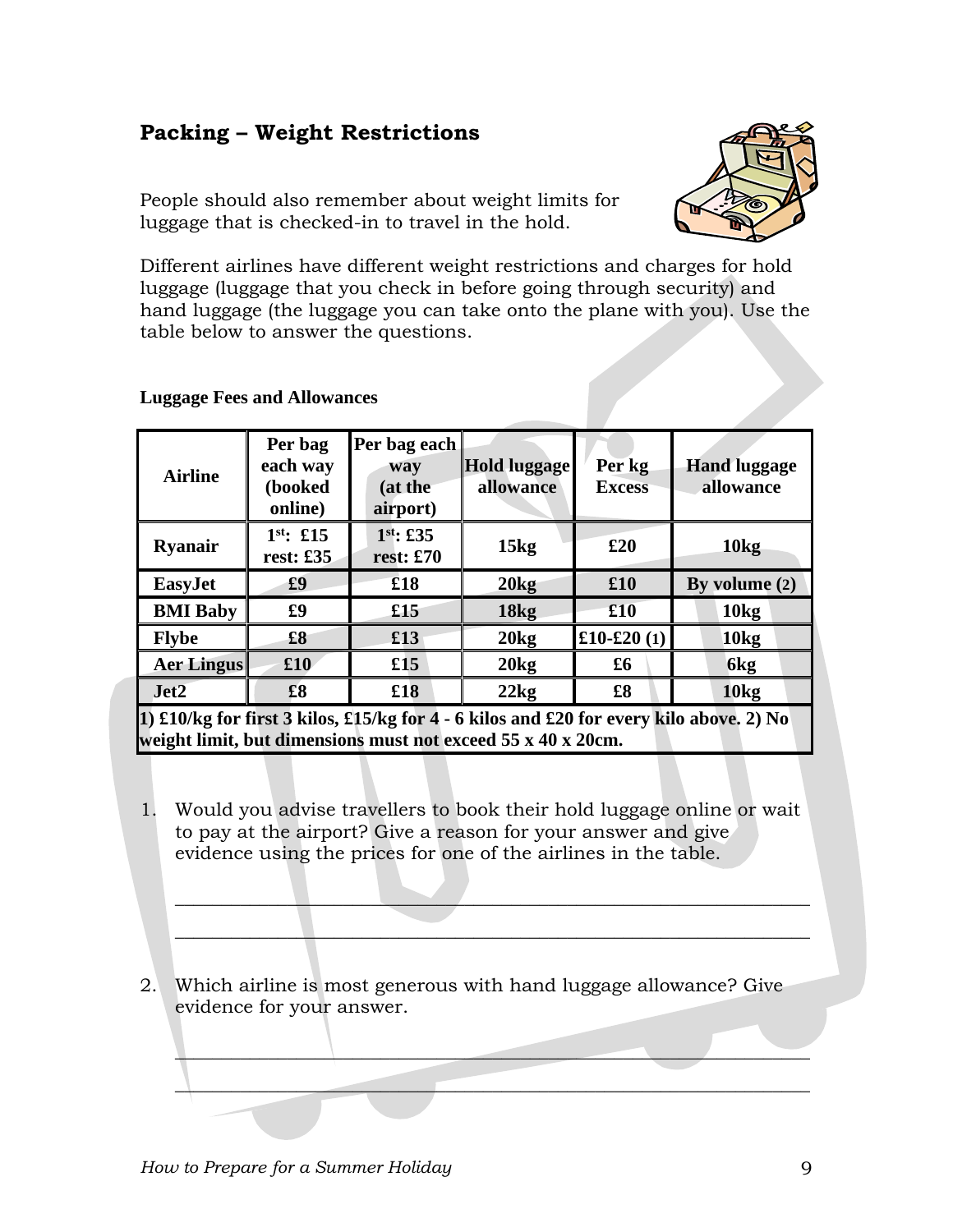- 3. Which airline is the least generous with hand luggage allowance? Give evidence for your answer.
- 4. Which airline would you say is best value for money for hold luggage paid for online? (You should take cost and hold luggage allowance into consideration.) Give evidence for your answer.

\_\_\_\_\_\_\_\_\_\_\_\_\_\_\_\_\_\_\_\_\_\_\_\_\_\_\_\_\_\_\_\_\_\_\_\_\_\_\_\_\_\_\_\_\_\_\_\_\_\_\_\_\_\_\_\_\_\_\_\_\_\_\_\_\_\_\_\_

 $\blacksquare$  . The contract of the contract of the contract of the contract of the contract of the contract of the contract of the contract of the contract of the contract of the contract of the contract of the contract of the

 $\blacksquare$ 

 $\blacksquare$ 

\_\_\_\_\_\_\_\_\_\_\_\_\_\_\_\_\_\_\_\_\_\_\_\_\_\_\_\_\_\_\_\_\_\_\_\_\_\_\_\_\_\_\_\_\_\_\_\_\_\_\_\_\_\_\_\_\_\_\_\_\_\_\_\_\_\_\_\_

 $\overline{\phantom{a}}$  , and the set of the set of the set of the set of the set of the set of the set of the set of the set of the set of the set of the set of the set of the set of the set of the set of the set of the set of the s

 $\mathcal{L} = \mathcal{L} \mathcal{L} = \mathcal{L} \mathcal{L} = \mathcal{L} \mathcal{L} = \mathcal{L} \mathcal{L} = \mathcal{L} \mathcal{L} = \mathcal{L} \mathcal{L} = \mathcal{L} \mathcal{L} = \mathcal{L} \mathcal{L} = \mathcal{L} \mathcal{L} = \mathcal{L} \mathcal{L} = \mathcal{L} \mathcal{L} = \mathcal{L} \mathcal{L} = \mathcal{L} \mathcal{L} = \mathcal{L} \mathcal{L} = \mathcal{L} \mathcal{L} = \mathcal{L} \mathcal{L} = \mathcal{L$ 

\_\_\_\_\_\_\_\_\_\_\_\_\_\_\_\_\_\_\_\_\_\_\_\_\_\_\_\_\_\_\_\_\_\_\_\_\_\_\_\_\_\_\_\_\_\_\_\_\_\_\_\_\_\_\_\_\_\_\_\_\_\_\_\_\_\_\_\_

\_\_\_\_\_\_\_\_\_\_\_\_\_\_\_\_\_\_\_\_\_\_\_\_\_\_\_\_\_\_\_\_\_\_\_\_\_\_\_\_\_\_\_\_\_\_\_\_\_\_\_\_\_\_\_\_\_\_\_\_\_\_\_\_\_\_\_\_

\_\_\_\_\_\_\_\_\_\_\_\_\_\_\_\_\_\_\_\_\_\_\_\_\_\_\_\_\_\_\_\_\_\_\_\_\_\_\_\_\_\_\_\_\_\_\_\_\_\_\_\_\_\_\_\_\_\_\_\_\_\_\_\_\_\_\_\_

 $\overline{\phantom{a}}$  , and the contribution of the contribution of the contribution of the contribution of the contribution of the contribution of the contribution of the contribution of the contribution of the contribution of the

\_\_\_\_\_\_\_\_\_\_\_\_\_\_\_\_\_\_\_\_\_\_\_\_\_\_\_\_\_\_\_\_\_\_\_\_\_\_\_\_\_\_\_\_\_\_\_\_\_\_\_\_\_\_\_\_\_\_\_\_\_\_\_\_\_\_\_\_

 $\blacksquare$ 

- 5. Which airline would you say is the worst value for money for hold luggage allowance paid for online? Give evidence for your answer.
- 6. Which airline would you not want to have to check-in more than one bag with? Why?
- 7. Why would you advise people to weigh their luggage before leaving for the airport?
- 8. Which airline would charge most for 5kg extra weight? How much would they charge altogether for a suitcase that was 5kg overweight?
- 9. Why might someone want to make sure their suitcase is two or three kg below the maximum weight when they are going on holiday?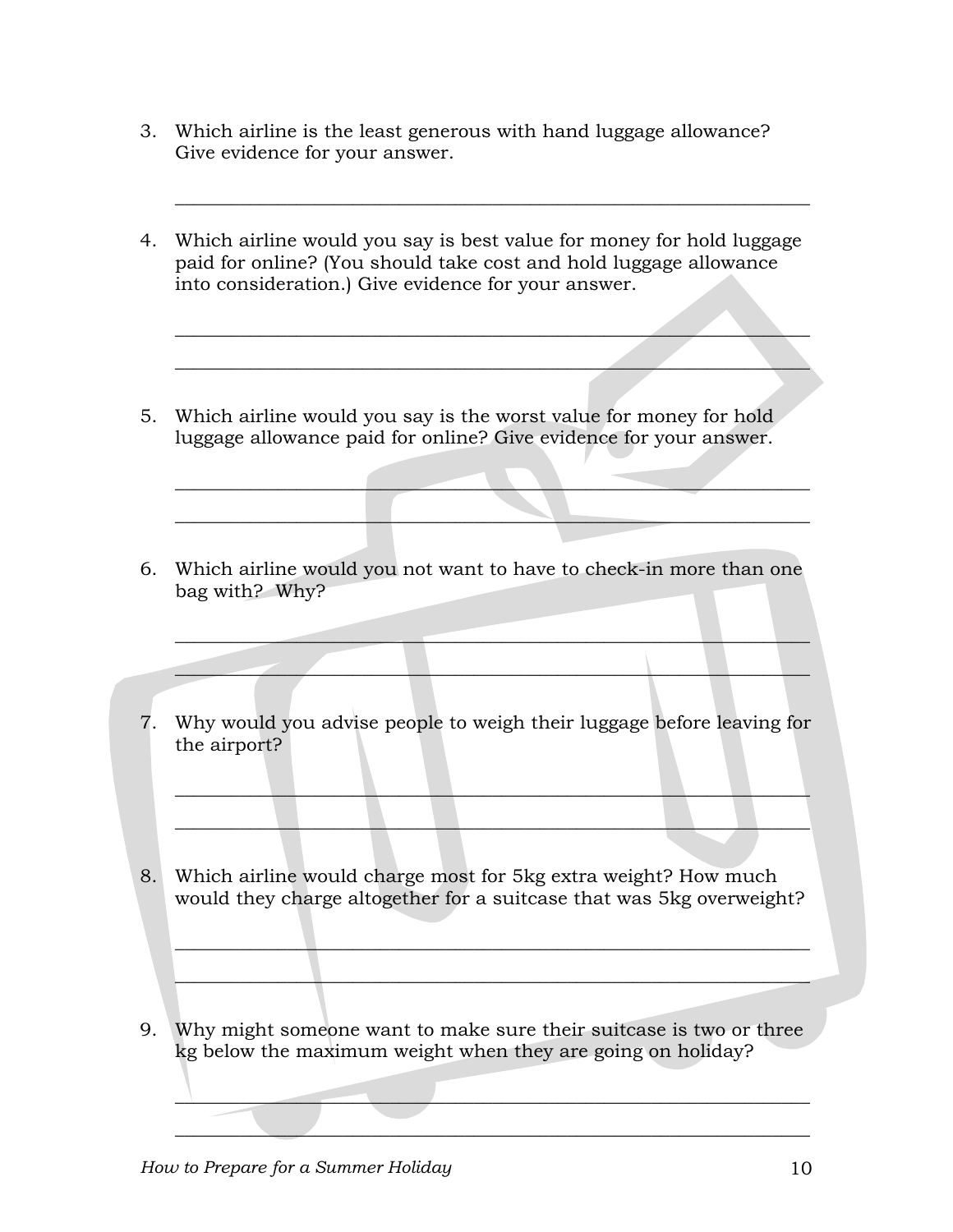# **Packing – Hand Luggage**

People may also wish to take hand luggage with them to carry items they need with them all the time.



Think about what someone may wish to take in their hand luggage. Fill in the table below and give reasons for your choices.

| Item(s) | Reason(s) for packing this item |
|---------|---------------------------------|
|         |                                 |
|         |                                 |
|         |                                 |
|         |                                 |
|         |                                 |
|         |                                 |
|         |                                 |
|         |                                 |
|         |                                 |
|         |                                 |
|         |                                 |
|         |                                 |
|         |                                 |
|         |                                 |
|         |                                 |

Now answer the following questions:

- 1. What rule about liquids and sharp items do passengers have to remember when packing their hand luggage?
- 2. What do passengers have to remember about electronic equipment (mobile phones, i-pods etc.) when the plane is taking off?

 $\mathcal{L}=\mathcal{L}=\mathcal{L}=\mathcal{L}=\mathcal{L}=\mathcal{L}=\mathcal{L}=\mathcal{L}=\mathcal{L}=\mathcal{L}=\mathcal{L}=\mathcal{L}=\mathcal{L}=\mathcal{L}=\mathcal{L}=\mathcal{L}=\mathcal{L}=\mathcal{L}=\mathcal{L}=\mathcal{L}=\mathcal{L}=\mathcal{L}=\mathcal{L}=\mathcal{L}=\mathcal{L}=\mathcal{L}=\mathcal{L}=\mathcal{L}=\mathcal{L}=\mathcal{L}=\mathcal{L}=\mathcal{L}=\mathcal{L}=\mathcal{L}=\mathcal{L}=\mathcal{L}=\mathcal{$ 

 $\mathcal{L}=\mathcal{L}=\mathcal{L}=\mathcal{L}=\mathcal{L}=\mathcal{L}=\mathcal{L}=\mathcal{L}=\mathcal{L}=\mathcal{L}=\mathcal{L}=\mathcal{L}=\mathcal{L}=\mathcal{L}=\mathcal{L}=\mathcal{L}=\mathcal{L}=\mathcal{L}=\mathcal{L}=\mathcal{L}=\mathcal{L}=\mathcal{L}=\mathcal{L}=\mathcal{L}=\mathcal{L}=\mathcal{L}=\mathcal{L}=\mathcal{L}=\mathcal{L}=\mathcal{L}=\mathcal{L}=\mathcal{L}=\mathcal{L}=\mathcal{L}=\mathcal{L}=\mathcal{L}=\mathcal{$ 

\_\_\_\_\_\_\_\_\_\_\_\_\_\_\_\_\_\_\_\_\_\_\_\_\_\_\_\_\_\_\_\_\_\_\_\_\_\_\_\_\_\_\_\_\_\_\_\_\_\_\_\_\_\_\_\_\_\_\_\_\_\_\_\_\_\_\_\_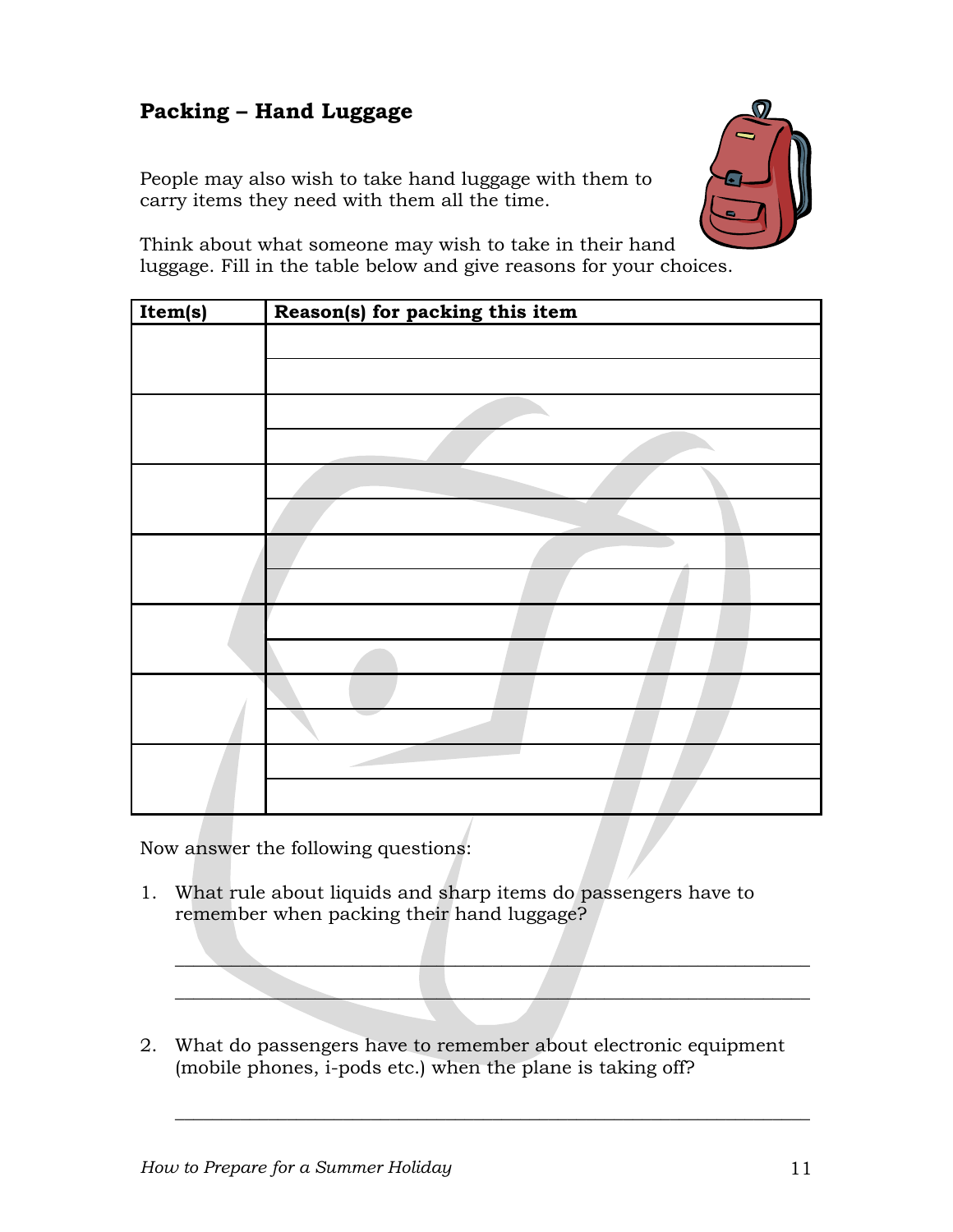## **Planning Your Writing**

Now that you've planned *what* to write, you have to plan *how* you're going to write it. This will involve planning:



- ✓ **Structure** How many paragraphs? What will you write in them?
- ✓ **Introduction** How will you start your essay?
- ✓ **Style** What style of writing will you use?
- ✓ **Conclusion** How will you finish your essay?

Once you've planned all of these aspects, you should be ready to write.

#### **Structure**

The first thing you need to do is plan how many paragraphs you'll have and what will be in them. Use the table below to help you.

|               | Paragraph    | What will you write? |
|---------------|--------------|----------------------|
|               | Introduction |                      |
|               |              |                      |
| Booking       |              |                      |
|               |              |                      |
| To-do<br>List |              |                      |
|               |              |                      |
|               |              |                      |
|               |              |                      |
| Packing       |              |                      |
|               |              |                      |
|               | Conclusion   |                      |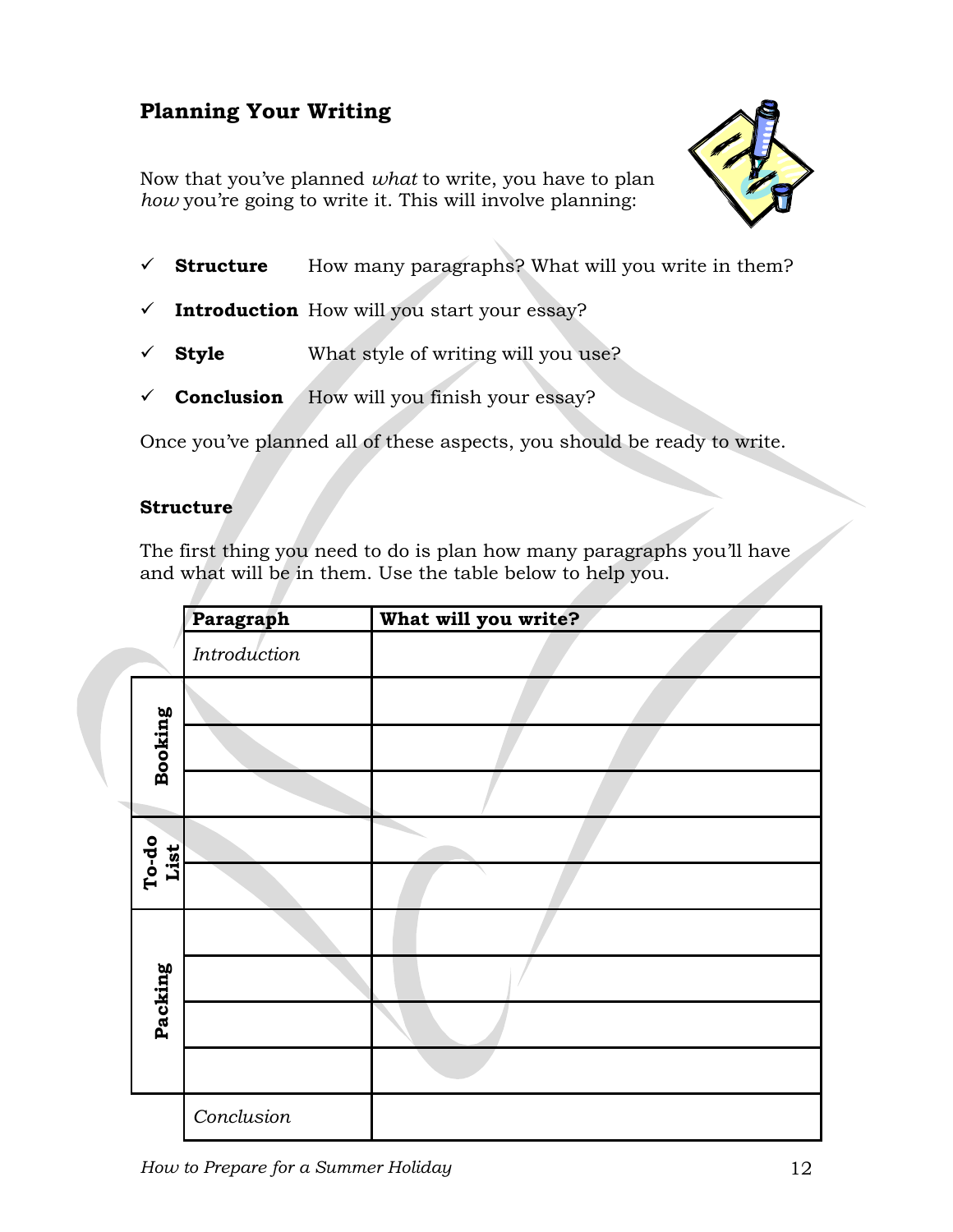#### **Introduction**

To start your essay you'll have to introduce what you are writing about. However, you should definitely *not* write "I am going to give detailed instructions to help someone prepare..." or "My essay is going to give detailed instructions..." There are better ways to start than this.

An effective way to start might be as follows:

*"Going on a summer holiday doesn't start with going to the airport there's much more to it than that."*

You would then give brief details about all of the things that need to be done to prepare the holiday so it is a success. This way the reader knows exactly what you are going to do in the rest of your essay.

Try to think of two ways to start an introduction and write them below. Don't copy the example!

| 2.           |  |
|--------------|--|
|              |  |
|              |  |
|              |  |
| <b>Style</b> |  |

Now you have to plan your style of writing. Remember your task is to '*Write detailed instructions to help someone prepare for a summer holiday.'*

The word in the task that you have to think most about is 'instructions'. When we write instructions we have to use a certain style of writing with the right words and phrases for telling someone what they should do.

When giving instructions your sentences should start in a way that the reader knows they are being told to do something.

In the box on the next page write as many of these sentence starts as you can think of.